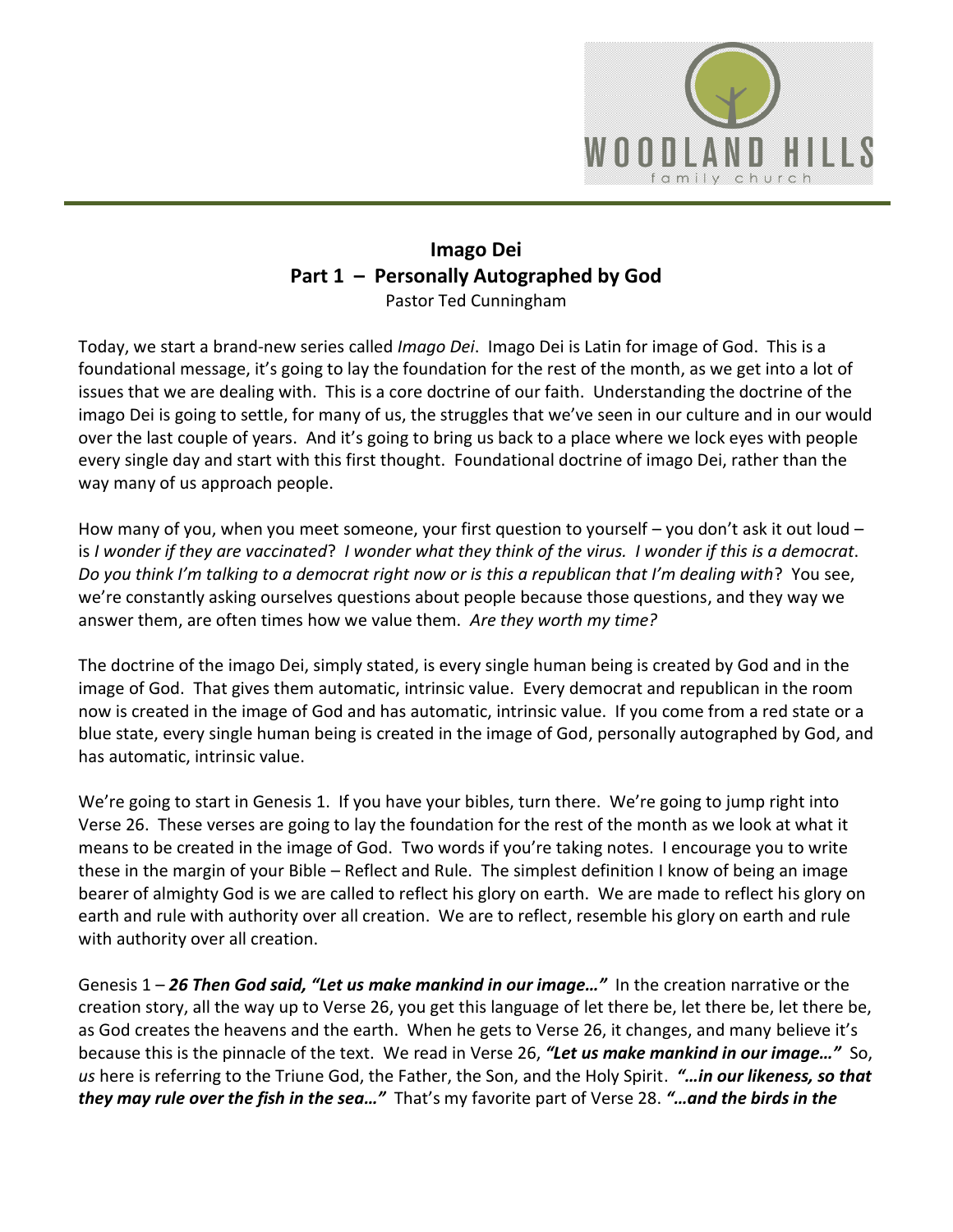*sky, over the livestock and all the wild animals, and over all the creatures that move along the ground."*

*27 So God created mankind in his own image, in the image of God* (imago Dei) *he created them; male and female he created them. 28 God blessed them and said to them, "Be fruitful and increase in number; fill the earth and subdue it."* Men and women, we have dominion over creation. *"Rule over the fish in the sea and the birds in the sky and over every living creature that moves on the ground."*

Do you know the first thing that jumps out at us from this text? It's that humanity, human beings are more valuable than animals. They say it clearly. We're more valuable than animals, but we are called to care for animals. We're more valuable. It means every time I release a 15-inch Rainbow trout into Taneycommo, I'm practicing dominion, I'm ruling over it. Because we are told we are not allowed to keep fish between 12 and 20 inches. I should probably remind you of that. You're not allowed to keep fish between 12 and 20 inches. You have to throw them back in the slot.

The imago Dei is so important for us to grasp because it brings to us, humanity, the answers to the questions that we ask that animals don't ask. I love this time of year going down to Taneycommo, and my favorite thing to do is to try to find eagles. They are back in the area and every time I drive by Taneycommo, I'm looking for them. I've had a couple of times in 20 years where they've kind of come over the car and I kind of keep with them and I pace with them. These are great moments. But let me tell you something. As majestic at the eagle is, the eagle does not wake up in the morning, if they do sleep, I didn't research this enough to know everything about the eagle, but the eagle doesn't get up in the morning and question like, "Why am I here?" "What is my purpose in life?" What are the eagle's concerns? Food. I'm just going to eat.

The imago Dei answers for us the big questions of life. Why and I here? What is my purpose? As an image bearer of Almighty God, you were made by God, so all the birds of the air and the fish in the sea, they were made by God, but the difference between them and us is we were made in the image of God, which gives us automatic, intrinsic value. We have worth.

We are called to rule over creation with God's authority and rule as he would rule. This is why when we talk about the environment… And I know climate change is a conversation that's on the news all the time and sometimes when I talk to Christians about the environment and about caring for the earth, I get this look like, "Are you crazy?" Christians should be leading out on this conversation because of the foundational truth, this foundational doctrine of the imago Dei. They say, "Are you a tree hugger?" I'm an image bearer. That's what I'm called to be and that's what you are called to be. We're called to care for God's creation with wisdom and rule as God would over creation. We've been placed here to reflect his glory on the earth and rule with authority over all of creation.

I think when it comes to human rights, we should be leading out on this conversation with the imago Dei. It's what I consider first-thought theology, that when I see all that's going on in the world and I see all that people are dealing with and I see all the different nations and all the struggles and the wars and everything, my first thought is… Every time I see a person on the news, no matter what they believe, I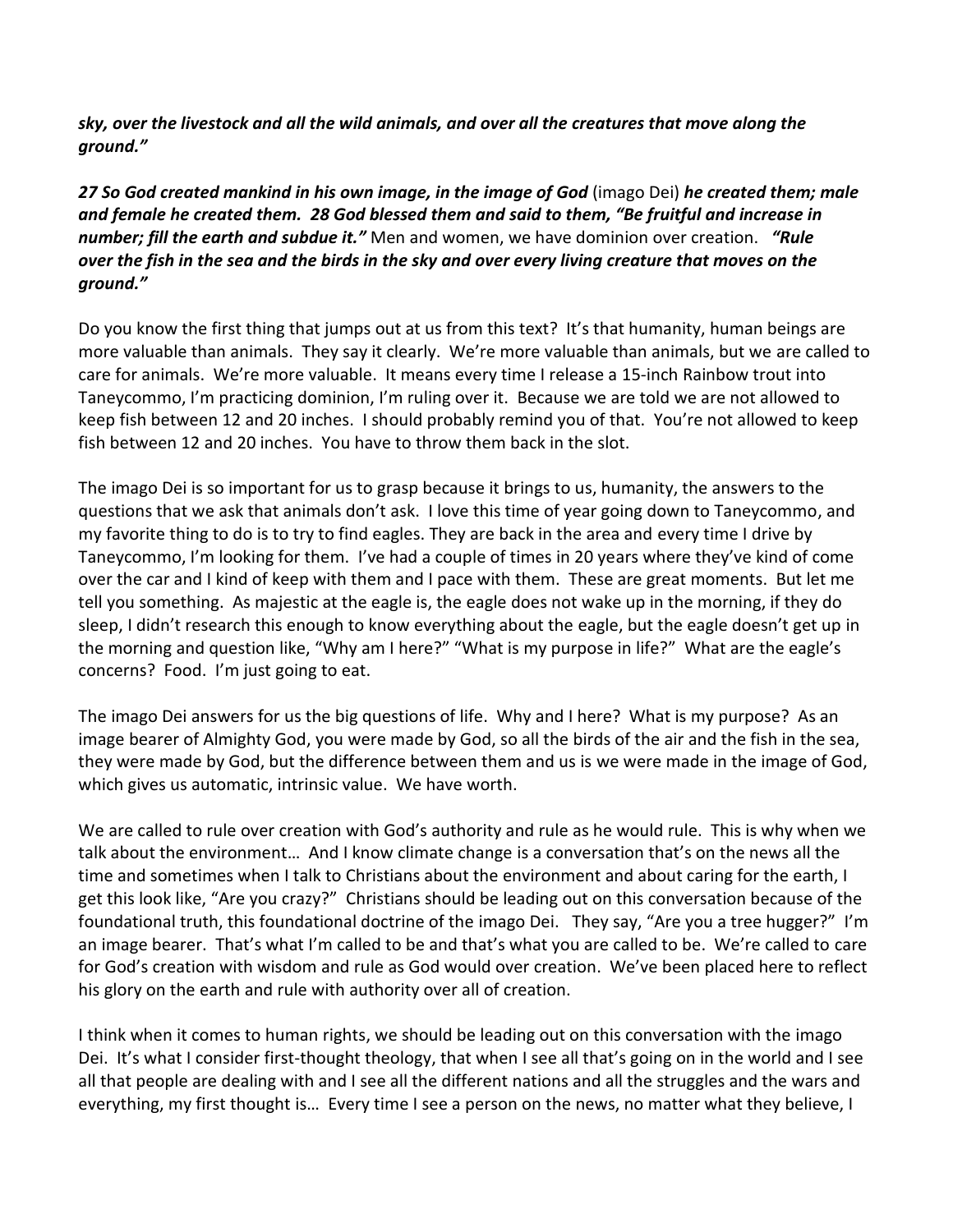want my first thought to be, *made in the Image of God*. It will change the way I view them. It will change the way I respond to them.

See, the imago Dei starts with let us make man in our image, in our likeness, so it's talking about our relationship with God. In Ecclesiastes 3: 11, it says that God has placed eternity in the human heart. He has not placed eternity in the animals' heart. He's placed it in the human heart, so it affects my relationship with God, it affects my relationship with others and how I view others.

Francis Shaeffer wrote extensively on the image of God in man. He said the problem with secular humanism is that we see people constantly trying to find their value and worth somewhere else. We find it in our job, we find it in our gender, we find it in our sexual orientation. And you hear this term in culture like "I now identify as…" It's people seeking greater value. The bottom line is you cannot find greater value because you have all the value you'll ever have because you're created in the image of God… period. It doesn't come to you based on what you do. It doesn't come to you on where you were born. It doesn't come to you on your race or your nationality. It comes because you are an image bearer of Almighty God.

Here's what Francis Shaeffer says. *"The ironic fact is that humanism, which began with man's being central…* "You want to find worth in life? You find it, look deep inside. You make decisions that will determine your worth." You can't do it. *…eventually had no real meaning for people. On the other hand, if one begins with the Bible's position that man is created by God…"* As all creation is, but humans are different because we are also created in the image of God. *"There is a basis and in the image of God, there is a basis for that person's dignity."*

Your dignity, your worth, your value comes from being created in the image of God. And honoring the image of God in men and women means we see every single human being, from red states and blue states, from other countries, whatever the fact. We see every single human being as personally autographed by God and highly valuable.

Today, we want to talk about the practical side of worth and value and what that means, and give some very clear handles on what you can take through the rest of this series, but hopefully through the rest of your life. Can you think of time more than now where we need to be treating people with care and treating them as highly valuable? I haven't been on Twitter since November and the primary reason is because it's a toxic cesspool. The way people are talking to each other, the way pastors are talking to pastors, the way Christian authors are talking to Christian authors. You have forgotten this core, foundational doctrine that every single person, whether you agree with them or not, is created in the image of God with automatic, intrinsic value.

This is from one of the founding elders of our church, Gary Smalley… it's his definition of honor. He says, "Honor is a decision we make to place high value, worth, and importance on another person." I would probably add to this that honor is a decision we make to place high value, worth, and importance on every person, every person we lock eyes with.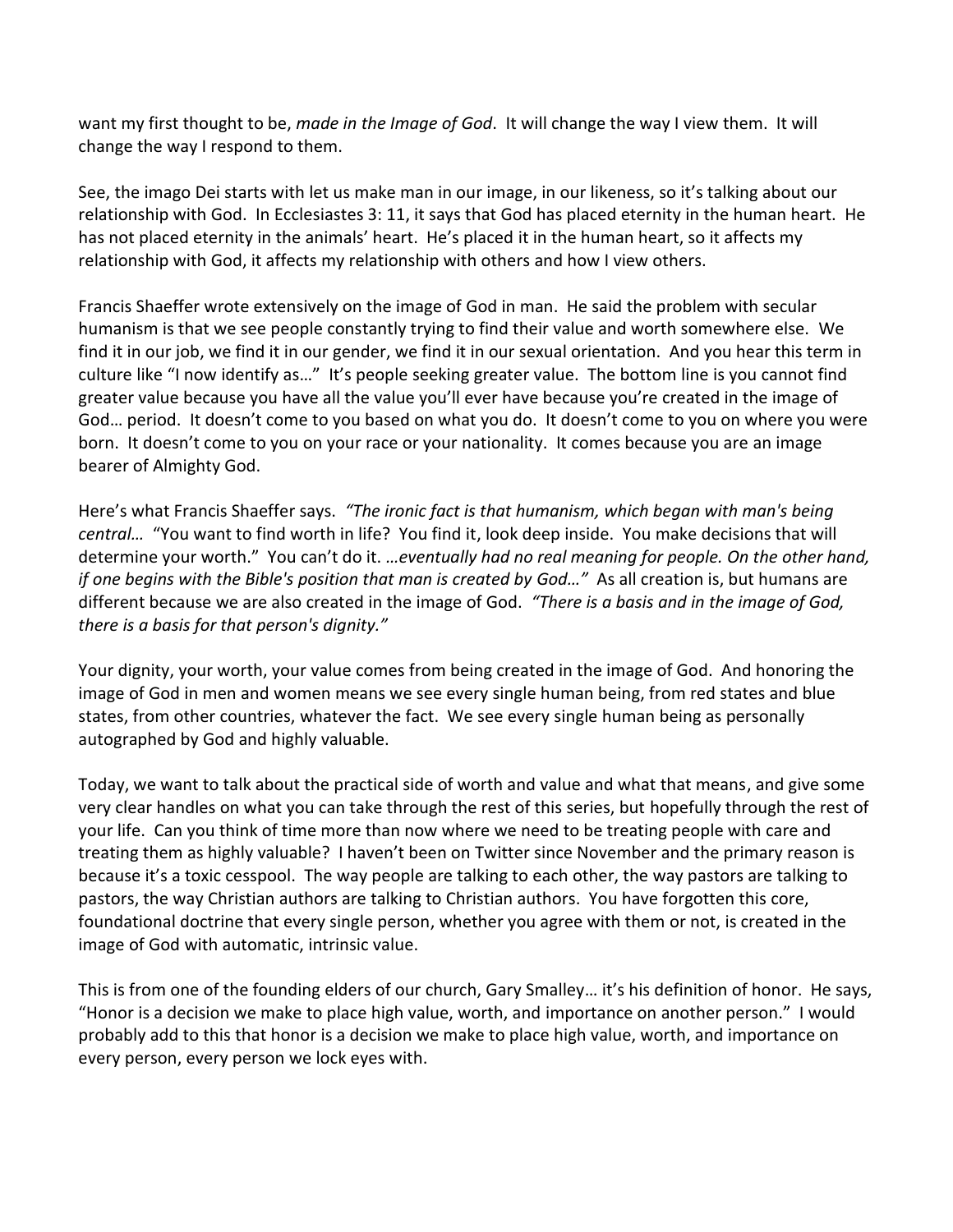How do we value people? We tend to value people based on their age. We see small children, we see children in the womb as well that are not born yet, they haven't done anything, they don't have value, we don't need them, and society can rid themselves of this child.

But then you go to the other side. I talked to a lady after the first service who said, "I gotta tell you where I've been the last couple of years." I didn't realize how much learning about the imago Dei was going to help with this, but she said, "Ted, when you get older…" And my senior adults in here can amen any of this that you want. "...you think slower, you talk slower, I've been stumbling more. I don't feel I bring a lot to even family gatherings." Think about this for a second. She said, "And you begin to get in your mind, do I have less worth?"

Here's the bottom line. Your age does not determine your value. The fact that you are an image bearer of Almighty God, there's where all your value will ever be.

How about income? What question do we love asking people when we meet them? "So, what do your do?" It's because we want to know what you do because then we're going to start to figure out how much you make. And when we figure out how much you make, then we might be able to decide, *Okay you're worth my time. You're somebody I need to get to know. You're someone I need to spend some time with.* 

Race. We're going to be talking about that next week. Political party. Do we agree? If we agree on these things, then you matter more to me, and I'll stick around for the conversation. Marital status. Single or married. Immigration status. Do you know what the imago Dei tells us? Every time you turn on the news and you see people coming across our southern border, the imago Dei says every single person crossing our southern border is made in the image of God, and has automatic, intrinsic value whether they are coming across documented or undocumented. Some hear that as a statement of immigration policy. No, it's an imago Dei theological statement. Every person who crosses our southern border, whether legally or illegally, is created in the image of God and has automatic, intrinsic value. Abilities, disabilities, and intelligence. Honoring the image of God in men and women means we see those who don't look like us, talk like us, believe like us, or vote like us, as personally autographed by God and highly valuable.

Why? Because your value comes from God, not me. Your value has been established, your worth is established. And when I honor you or when I dishonor you, it does nothing to your value. Honor, esteeming you as highly valuable, recognizes value, but it does not set value.

Some of you have had a rough year. Some of you were just fired from a job. Have you ever been fired from a job? Don't raise your hand. But you've been on a job where the boss thinks you're trash. They send you out and you sit in your car, and you're frustrated. Have you ever felt that type of worthless feeling? Let me tell you a firing, being let got from a job, does nothing to your value. Your value has been set. And when I honor you, I recognize that. When I dishonor you, I'm just not recognizing that.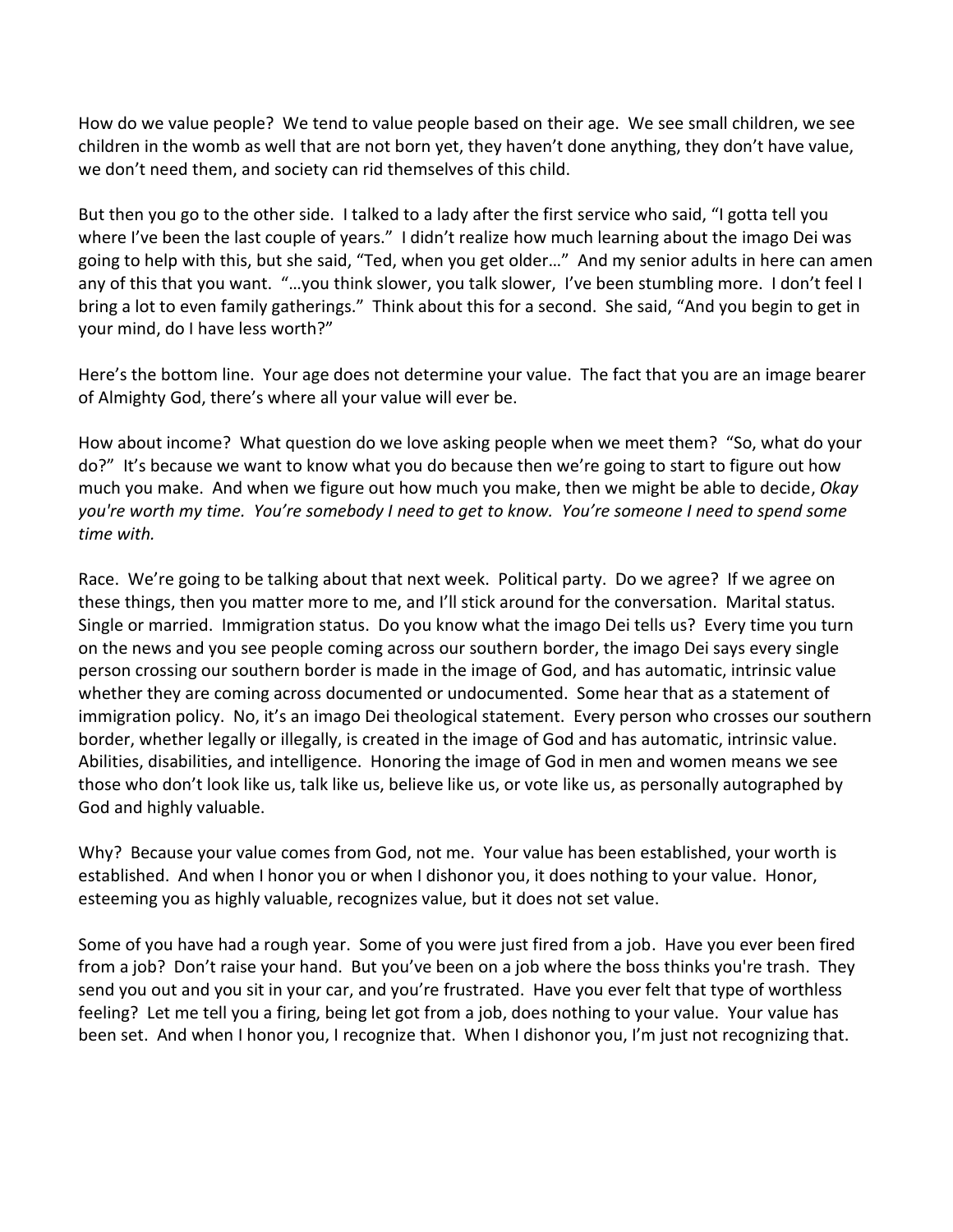Let's get very practical. Your value is not based on your spouse's thoughts, feelings, words, or actions. If you're having a tough time now in marriage, your husband or wife does not determine your value. God determined it already; it's been established because you are an image bearer.

Some of you might be able to amen this. Your value is not based on your ex-spouse's thoughts, feelings, words, or actions. I was recently at a church that made that point. A guy stood up and clapped his hands. I said, "See the prayer team down front after."

Some of you are carrying around worthless feelings for years and years. The imago Dei for you today is a reminder that Almighty God created you to reflect his glory upon this earth and rule over creation with authority. When people walk away from you, that does nothing to your value.

Some of you like, I'm unlovable, I'm unworthy. Why would anybody want to be around me? Listen, you're created in the image of God. Nothing I say or do can add to or take away from your value. I either honor you or dishonor you. Either way, your value doesn't change.

In the weeks to come, here's what we are going to be covering with the imago Dei. Honoring the image of God in men and women means we see every human being from every nation, tribe, and tongue as personally autographed by God and highly valuable.

I hope this affects the way you go into the next election cycle. Next week, we're going to be covering this right here. I hope God does a work on your heart and on my heart to see this is the value of people. A couple of weeks after that, honoring the image of God means we see very human being born and unborn as personally autographed by God and highly valuable. We'll cover that on Sanctity of Life Sunday. I feel it's important to say because I know a big decision is being made this year. The Supreme Court of the United States of America recognizes the value of human life, it does not set the value. It may be the highest court in the land, but it is not the highest authority. I am praying that this year they recognize it, and they see it and they see the unborn as a human being with automatic, intrinsic value and highly valuable. That they see every unborn child as personally autographed by God. But remember, whatever happens, highest court, not highest authority.

Then we're going to cover this… You're like, *You are going where angels dare to trod with this imago Dei*. We are. Teaching your children to embrace their biological sex and marry the opposite sex honors the image of God in men, women, and marriage. We see it all the time. I've read the articles this week about the transgender athletes. I need you to hear this clearly from Woodland Hills Family Church, you won't find greater value by switching your gender because your gender doesn't give you value, God does. When God created you in his image, he personally autographed you. You don't get your value from your biological sex, your sexual orientation, or your gender identity, you get it from Almighty God.

That's the problem with secular humanism today. It's like no, I'm going to go out… I identify as… You can identify as whatever you want, but do you know what it will never remove from you? The fact that you are an image bearer of Almighty God. And you won't finder greater worth or greater value outside of that. Teaching your children to embrace their biological sex and marry the opposite sex honors the image of God in men, women, and marriage.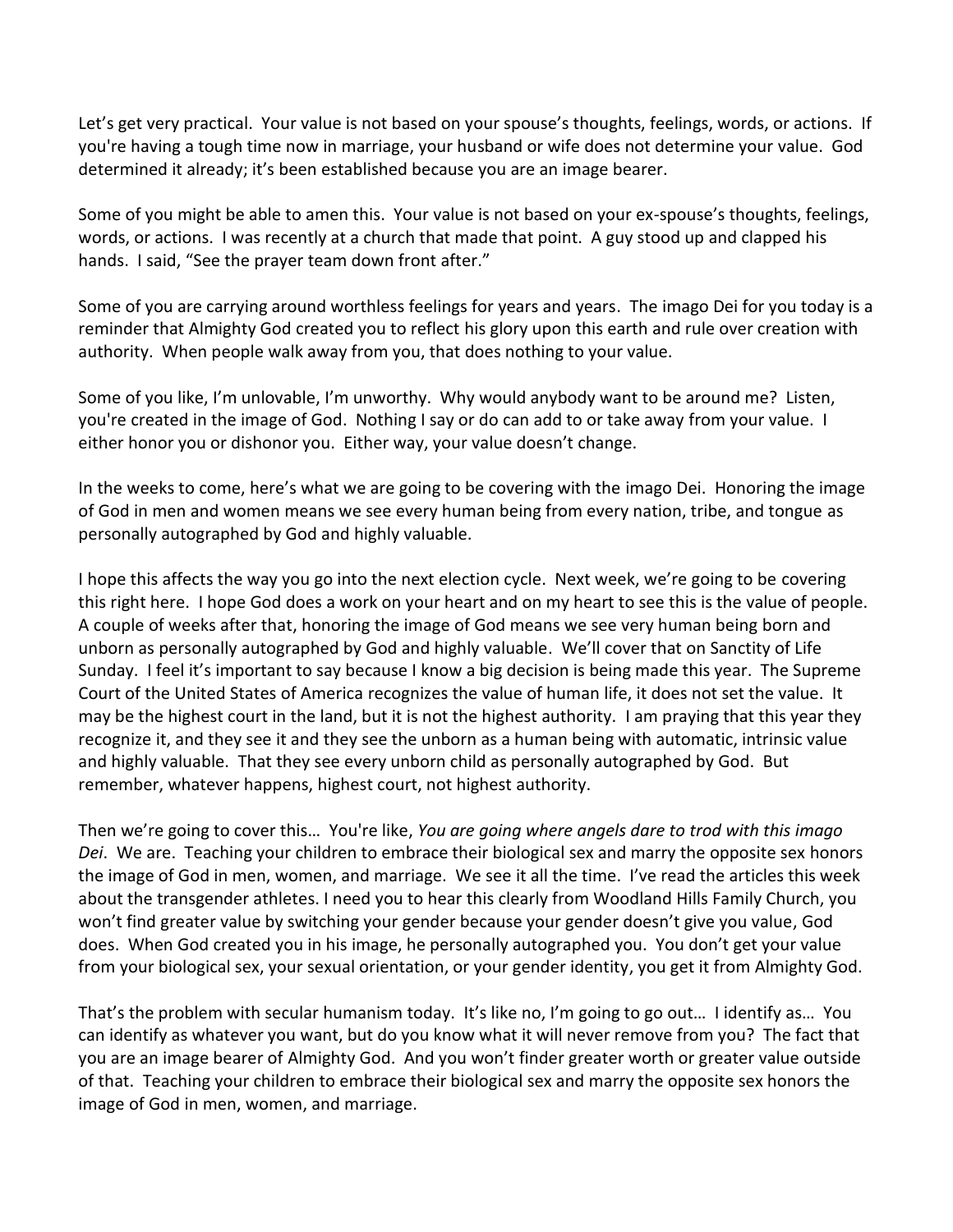Let's get very practical with this. Those are the implications of it, but let's get practical. Proverbs 22: 1 says, *A good name is more desirable than great riches to be esteemed…* to be honored, to have your name lifted up *…is better than silver or gold.* Going back to the age thing for a second, for the seniors in the room, I've seen this with so many senior adults, especially at Christmastime. They don't want anymore stuff. They have enough stuff. They've spent the last 10 years trying to get rid of stuff. They are downsizing. Every time you leave your mom and dad's home, you get a box of stuff. They just don't want to burden you upon their death.

How many of you had a Christmas where mom and dad gave you stuff as you came home? They told you, "My funeral is covered, and I even have that paid off this year." They are just preparing for the end. Let me tell you, silver or gold, they don't want anymore; they've had it. They've got plenty. But do you know what they'll never get enough of? Being esteemed as highly valuable. That's what the Proverb is saying. It's great or it's better than silver or gold.

## James 3: 9-10 talks about this. *9 With the tongue we praise our Lord and Father, and with it we curse human beings, who have been made in God's likeness. 10 Out of the same mouth come praise and cursing. My brothers and sisters, this should not be.*

So, how do we teach our kids who are watching, listening, remembering, and repeating. How do we teach them to honor people.? How do we teach them to esteem every nation, tribe, and tongue as highly valuable? How do we get them to esteem their brother and sister? I love the parents who are like, "Why won't my kids just get along?" Because they see Mom and Dad always going at it. One of the best ways to teach your children to honor God, others, and you is to honor each other. Honor begins at home.

If we can give you two very practical ways to do this. Many of you, if you've been at Woodland Hills for any length of time, you know these are practical ways, and we love to share these ways.

The first one is an honor list that Gary gave us 20 years ago. It's just simply taking out a piece of paper, listing, writing down all the reasons why your spouse, your child, your parent, your co-worker, your boss, your friend, is highly valuable. Write it down, gift it to them. Better than that, speak it out loud in front of family and friends.

The first time I saw Gary's, it was all the reasons why Norma Smalley is highly valuable. I asked him what he was doing with it. He said, "I've been keeping track for years about her value because honor makes decisions and then it looks for the evidence to back it up. So, after we get into a fight, I like to come in here and pick up this list. It's not the time to edit. It's the time to be reminded of her value." He goes, "I usually don't have to leave the first page before I am reminded of her value, and it changes."

This is what we want with the imago Dei. You begin to change the way you treat people because you see them as image bearers, not someone from another color state. Write it down, speak it.

Another way to do it is the honor bombardment. I love this one. We do this in our home. It's a great activity at birthday parties that go a little boring. Anybody been to a birthday party where it's like, *We*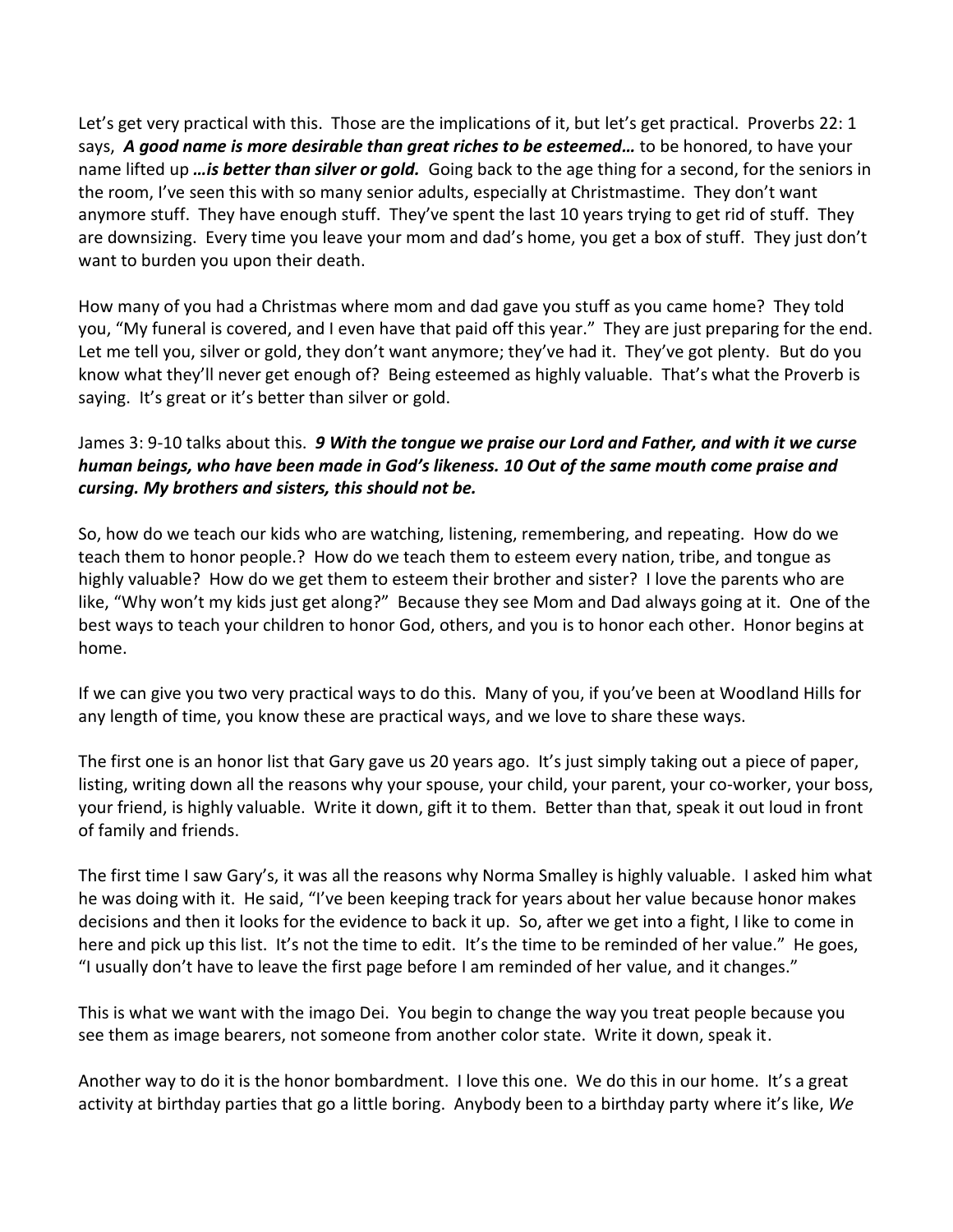*have to pick this party back up a little bit*? Say, "Hey, why don't we go around the room and speak one word or story or sentence of high value over this person." I always like to have someone take out their phone and keep track of it and text it to that person at the end of the night. Write it, gift it, speak it.

Do this at today at lunch. Gather around as a family. You don't have to do it for every single member all the time but pick one member and speak words of high value over them. Just keep going around the table. If it's a smaller group, its even more fun. Keep going around the table, bombarding this person with words of high value because it's better than silver or gold, recognizing their worth and their value, not setting it but recognizing it.

So, something we need to do in worth and value and the practical is make an invitation in all of this. We want this invitation to be clear as we go throughout this series. Through creation, as we've learned today in Genesis 1: 26 – 28, I bear the image of God. That's true of every single human being, but it's through salvation, faith alone in Christ alone, that I become a child of God. What we need you to see today is the difference between being made in the image of God and becoming a child of God.

Years ago, at Liberty University… I guess it's 25 years ago now or more than that. I was a student at Liberty and a couple of weeks after Newt Gingrich became the Speaker of the House, he came to Liberty to speak. It was this conference. They had Newt Gingrich setup to speak, and then one of the strongest, stand on top of the pulpit, fist-banging preachers you've ever met from the independent, premillennial, King James Version only Baptist church was speaking after him. I knew this was not going to go well.

I'll never forget Newt Gingrich going up… And I see this with a lot of politicians, and we have to make sure we use discernment and understanding, theologically, when we watch the news and all that. But Newt Gingrich got up and he said… And it was a theme throughout his whole talk. And he's a scholar, a brilliant guy, but he kept referring to the fact that we are all God's children. I could see this fundamentalist preacher behind him just kind of squirming in his seat, just going crazy. You could see it in the whole student body like *oh, man, this is going to get good*.

I don't know what he was prepared to preach after Newt Gingrich spoke, but we got an entirely different message, I can tell you that. This is how the preacher stood up. And could he have had more tact? Yes. Could he have been kinder? I think so. I'll never forget him standing up… The whole message was geared toward Newt Gingrich. It was so awkward. There were thousands of us in this auditorium. He goes, "Mr. speaker, we are not all God's children." And then we got 30 minutes of this point here that I hope to deliver with a little more kindness and compassion as we move through it. What he was saying… I know what Newt was trying to say, but I was actually glad that Newt was able to hear the difference between being and image bearer and being a child of God.

We need to be discerning. Yes, you have automatic, intrinsic value. People will ask the question, What about Genesis 3? What about sin? What did sin do to the image of God in man. Sin marred the imaged of God in man, but it did not remove it. Sin distorted the image of God in man, but amen to this, Jesus restores the image of God in man… fully restored.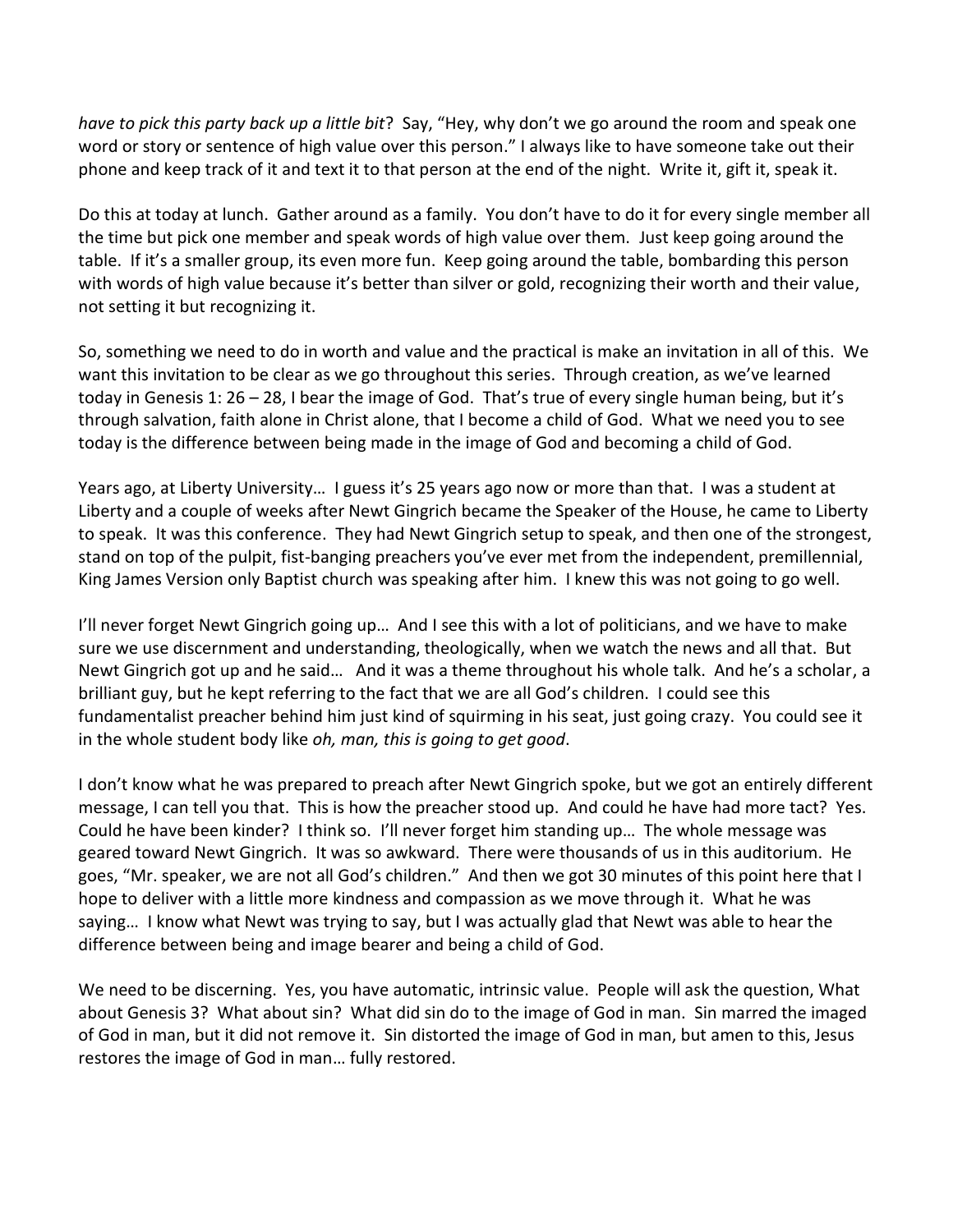And that's why when you understand the foundational doctrine of the imago Dei, it brings new light when you read that when you accept Christ as your Savior, you are a new creation in Christ Jesus. Through creation, I bear the image, but through salvation, I become a child of God.

The passage that we used at Christmas and during our Christmas service… Again, I just want to say thank you to our whole team that put last week together for us to celebrate online. They put a couple of months into that, and it showed, so we are grateful for it. But I shared John 1: 9-12. And just to see how that plays into and how that speaks into the imago Dei.

*9 The true light that gives light to everyone was coming into the world. 10 He was in the world, and though the world was made through him…* Jesus is the Creator and Sustainer of all life. Let us, God the Father, the Son, and the Holy Spirit. *…the world did not recognize him.* Though the world, though every human being is an image bearer of Almighty God, not all image bearers recognize him. *11 He came to that which was his own…* The nation of Israel. *…but his own did not receive him.* Image bearers, made in the image of God, created in Jesus did not receive him.

Verse 12 says it clearly. *12 Yet to all who did receive him, to those who believed in his name…* This is Romans 10: 13 – Everyone who calls upon the name of the Lord shall be saved. *…he gave the right to become children of God— 13 children born not of natural descent, nor of human decision or a husband's will, but born of God.* And the invitation throughout this whole series is that every image bearer who attends, every image bearer that watches online will understand their need for a savior, will repent of their sins, will cry out and place faith alone in Christ alone, will call on Jesus as their Lord and Savior, believe in their heart that he has been raised from the dead, will declare him as Lord and be saved.

Yes, the image of God was marred by sin, distorted by sin, but Jesus completely restores that in us, and we are grateful.

Some of you, we could give several examples on the way out, but I just know some of you are coming into the new year. I don't know what you've been seeking for your value. I don't know what you've been looking to. You've been tying it to a job. I know a lot of message today are going to be on resolutions and New Year's goals, but if you would start this year not tying your worth and value to what you do, not tying your worth or value to your bank account, not tying your worth or value to silver or gold, not tying your value to what you have or don't have, not tying your value to the relationship that's forming or the relationship that went away, not tying your value to a family or group of people, but understanding clearly you were created by God and for God. You were created in his image, which means you were created for his purposes. There are many ways that seem right to a man, but in the end, they lead to destruction.

For some, you've been living on the path to destruction, that today you would get on the path of understanding who you are as an image bearer of almighty God, place faith alone in Christ alone and become a child of God.